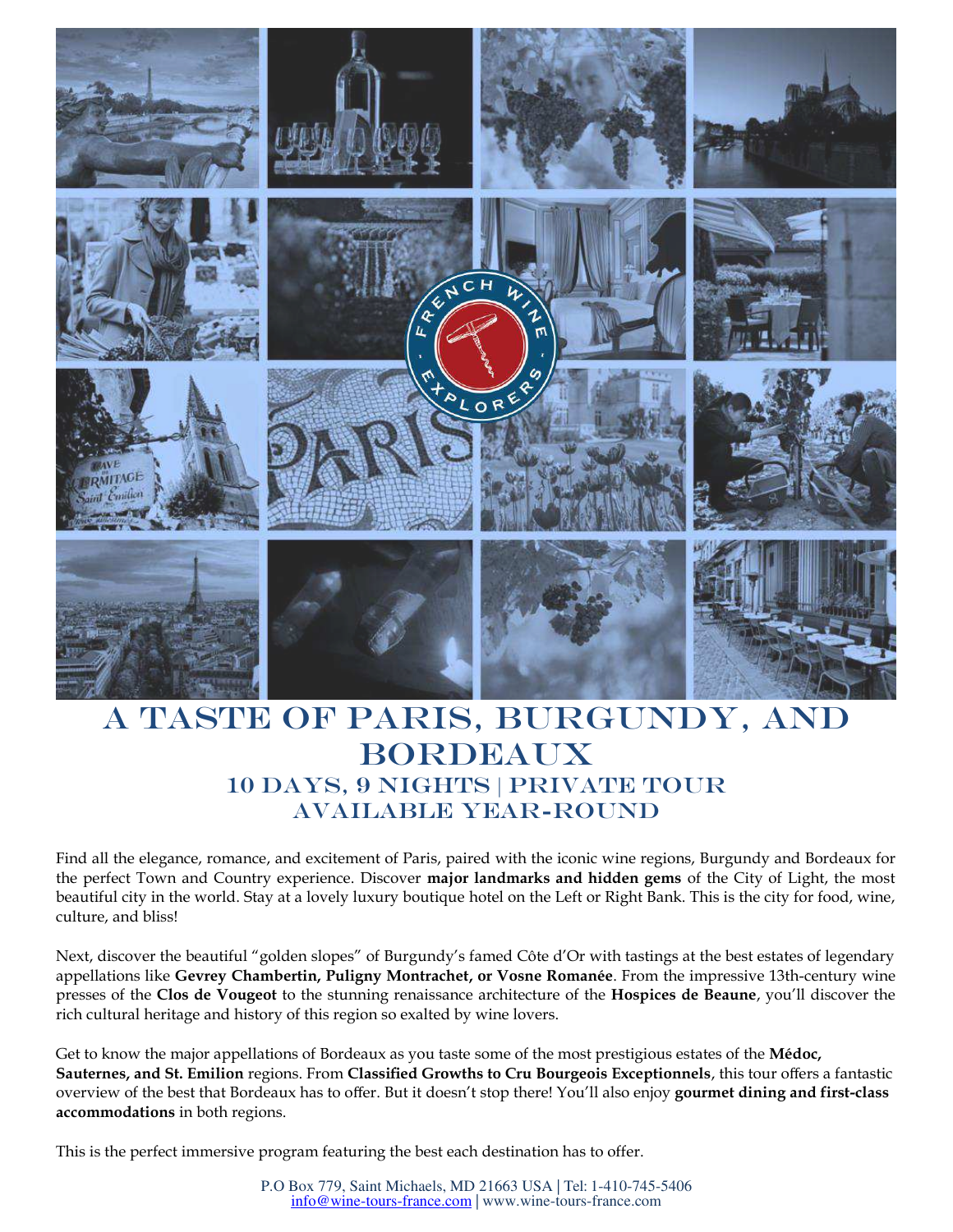## ITINERARY\*

### DAY 1 WELCOME TO PARIS

- Arrival at the Charles de Gaulle airport in Roissy. **As soon as you exit the plane, a VIP representative will be waiting for you.** He or she will welcome and escort you with priority access to checkpoints, pick up your luggage, and then will accompany you to your car.
- Enjoy a **private transfer** to your lovely **centrally located boutique 5\* luxury hotel** in the heart of the St. Germain district.
- Enjoy the rest of your day at your leisure.

### Day 2 customized tour in paris B

- Today, **choose** one of the following included activities, such as:
	- o *A private professionally guided tour of Paris including a private visit to a major museum such as the Louvre or Musee d'Orsay.*
	- o *A local market visit is followed by a special small-group cooking class with a local chef.*
	- o *A small group foodie tour of St. Germain or the Marais to discover the best culinary spots with a local expert.*
- Return to your hotel in the late afternoon. Enjoy an evening on your own.

### DAY 3 DISCOVER PARIS ON OWN B

# • Today is yours to explore and discover Paris on your own.

### DAY 4 TRANSFER TO BURGUNDY B

- Check out and enjoy a **private transfer** to the train station, and continue your journey with a tour in **Burgundy.**
- Take a high-speed train to Dijon, **one-way first-class tickets** included.
- Meet your **English-speaking, professional driver**. Transfer and check into the elegant **5-star Luxury Hotel Le Cep**, ideally located in the center of Beaune, just around the corner from the Hôtel Dieu (Hospices).
- To make the most of your tour, we have arranged a **wine tasting class** just around the corner from your hotel.
	- Review the essentials of Burgundy: varieties, and geography of the vineyards, followed by an introduction to wine tasting and a blind tasting of eight wines.
- Evening free tonight to enjoy this charming town and discover its great restaurants, with our suggestions.

### Day 5 iconic pinot noirs: cote de nuits B,L

- Your first tour and tasting will be at a **local estate in the Côte de Nuits**.
	- o The Côte de Nuits region is best known for its Grand Cru red wines made from 100% Pinot Noir grapes. The finest reds produced here are powerful, medium-bodied, with a subtle but good tannic structure.
- Enjoy a **lovely welcome lunch** at a charming country inn featuring specialties of the region.
- Then tour historic **Clos de Vougeot**.
	- o This beautiful 13th-century monastery is now owned by the Confrérie du Tastevin, the famous wine Brotherhood of Burgundy. During a fascinating guided tour of the Clos, learn how wine was made in the Middle Ages and see their massive 13th-century wine presses that still work to this day!
- Afterward, taste **Premier and Grand Cru wines** at one of the best producers of Grand Cru appellation Clos de Vougeot, Gevrey Chambertin, or Vosne Romanée, followed by a walk along the renowned vineyards of **Domaine de la Romanée Conti.**
- Return to your hotel in the late afternoon. Enjoy an evening on your own.

### Day 6 chardonnay paradise: cote de beaune B

- Meet your guide and tour one of the great négociant (wine merchant) houses of Burgundy, like **Louis Jadot or Bouchard Père et Fils (in the magnificent, totally private, 15th-century Chateau de Beaune)**. A tasting of some of their great wines will complete your visit.
- Explore the **Côte de Beaune** today, home to the greatest Grand Cru white wine vineyards like the legendary **Montrachet,** as well as the famous appellations of **Meursault, Puligny-Montrachet, and Volnay**.
- The Côte de Beaune is best known for its great **white wines made from 100% Chardonnay** grapes, perfectly suited to the limestone soils. The whites of the Côte de Beaune are **full-bodied, with tremendous elegance, complexity, and minerality**. The **reds** are generally more **feminine and lighter-bodied** than in the Côte de Nuits, with softer tannins.
- You'll taste one of this area's **top estates that best exemplifies the terroir** of the region.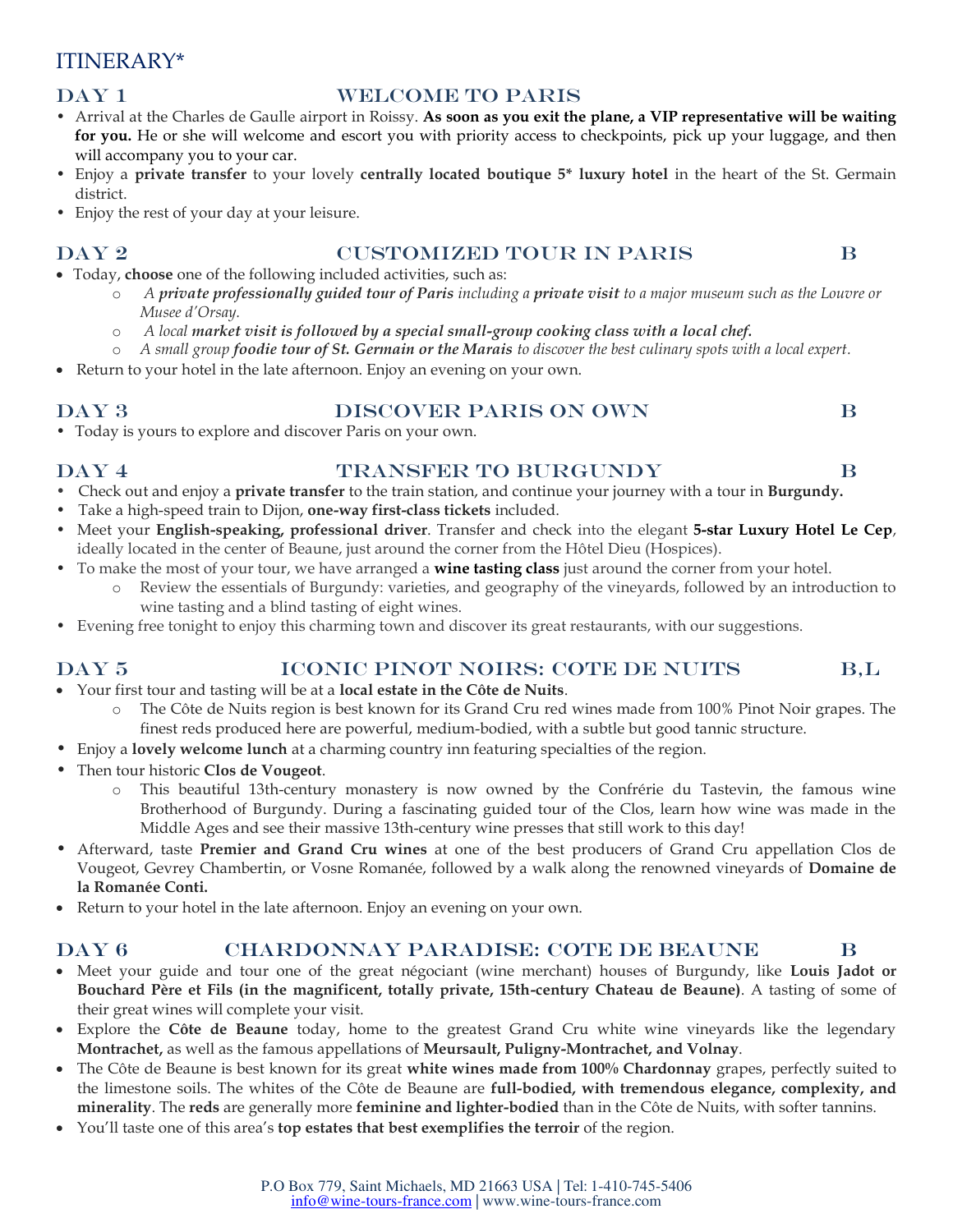- Enjoy a **fun and informative wine-tasting lunch** of delicious local specialties at a local domain, with up to 12 wines beautifully paired with your meal, including Grand Cru wines.
- Weather permitting; spend time in the vineyards discovering the **golden slopes of the Côte de Beaune**, and the iconic parcels that make these vineyards legendary.
- Return to your hotel for an evening on your own.

### DAY 7 BEAUNE AND TRANSFER TO BORDEAUX B

- Enjoy a **free morning in the charming city of Beaune**.
	- o Tour the fascinating Hotel Dieu (**Hospices de Beaune)**, with its beautiful 15th-century architecture; check out the Athenaeum, France's best wine accessory and gift shop; or just wander the streets and enjoy Beaune's many shops and galleries.
- Meet your driver and **transfer to Lyon, and connect to Bordeaux by plane**.
- Meet your driver as you exit baggage claim and **transfer to your hotel in Bordeaux**: the 5\* completely renovated **Intercontinental Grand Hotel and Spa de Bordeaux**, conveniently located in the heart of the historic district of Bordeaux.
- Enjoy a wine tasting at **Max Bordeaux** located near your hotel. **Learn about the vineyards of Bordeaux, the different classifications, and finally taste three Grands Crus from the region.**
- Return to your hotel for an evening on your own.

### DAY 8 THE MIGHTY MEDOC B,L

- Today we explore the **Médoc,** world-renowned for its Classified Growth chateaux, following the "Route des Chateaux" through the famous villages of **Margaux, Pauillac, and Saint Julien**.
- Your first tour and tasting will be at a **Grand Cru chateau** at a classified estate in Margaux such as **Chateau Palmer**. There are only 1,470 or so lucky people who reside in Margaux, one of the most famous wine-making regions on earth.
- We continue towards Pauillac and St. Julien. **Pauillac** is maybe the best-known appellation of Bordeaux with three first great growths out of five: Chateau Lafite, Chateau Latour, and Chateau Mouton-Rothschild.
- Slightly less powerful than Pauillac yet not as rustic as Saint-Estèphe, **Saint-Julien** wines are harmonious and wellbalanced red wines.
- A special treat awaits you today: a **private wine tasting lunch** at one of the best estates in the region. Your meal will be served in the kitchen or dining room of the chateau, prepared especially for you by the **private chef of the estate**, **and paired beautifully with library wines of the estate**.
- Return to your hotel in the late afternoon for an evening on your own.

### DAY 9 GRAVES AND SAINT EMILION B

- Travel south to the vineyards of the **Graves Region**.
	- o The Romans planted some of the first vineyards in the Bordeaux area here, just outside what is now the city limits. You will be the guests of a **Classified Grand Cru chateau,** such as **Chateau Smith Haut Lafitte or Chateau La Louviere** where a great tour and tasting awaits you.
- Then travel to **Saint Emilion.**
	- o Known since Roman times for the quality of its wines, the village and vineyards of Saint Emilion are designated today as a **UNESCO World Heritage Site**. Saint Emilion produces well-structured wines with great character that come from a judicious **blending of Cabernet Sauvignon, Cabernet Franc, and Merlot** grapes.
	- o **VIP tour and tasting at a great Grand Cru estate** awaits you this morning, like **Chateau Beausejour Becot** with its ancient underground cellars, or a great Classified Growth such as **Chateau Figeac or Chateau Angelus.**
- Following lunch on your own, **explore the beautiful medieval village** on your own, its monuments, and its many shops and galleries (including some of the region's best wine shops).
- End your day with a **transfer to the train station.** 
	- o **Take the high-speed train to Paris Charles de Gaulle Airport.** Spend the evening at the Paris Sheraton Hotel conveniently located inside the airport.

### DAY 10 AU REVOIR B

Continue your journeys with fond memories of Paris, Burgundy, and Bordeaux.

### **LEGEND FOR MEALS INCLUDED IN YOUR TOUR: B=Breakfast, L=Lunch, D=Dinner**

*\*Itinerary subject to change: every effort will be made to keep the itinerary as close as possible to what appears here; however, the final itinerary may vary due to wine producer schedules, availability, and factors beyond our control.* 

### P.O Box 779, Saint Michaels, MD 21663 USA | Tel: 1-410-745-5406 [info@wine-tours-france.com](mailto:info@wine-tours-france.com) | [www.wine-tours-france.com](http://www.wine-tours-france.com/)